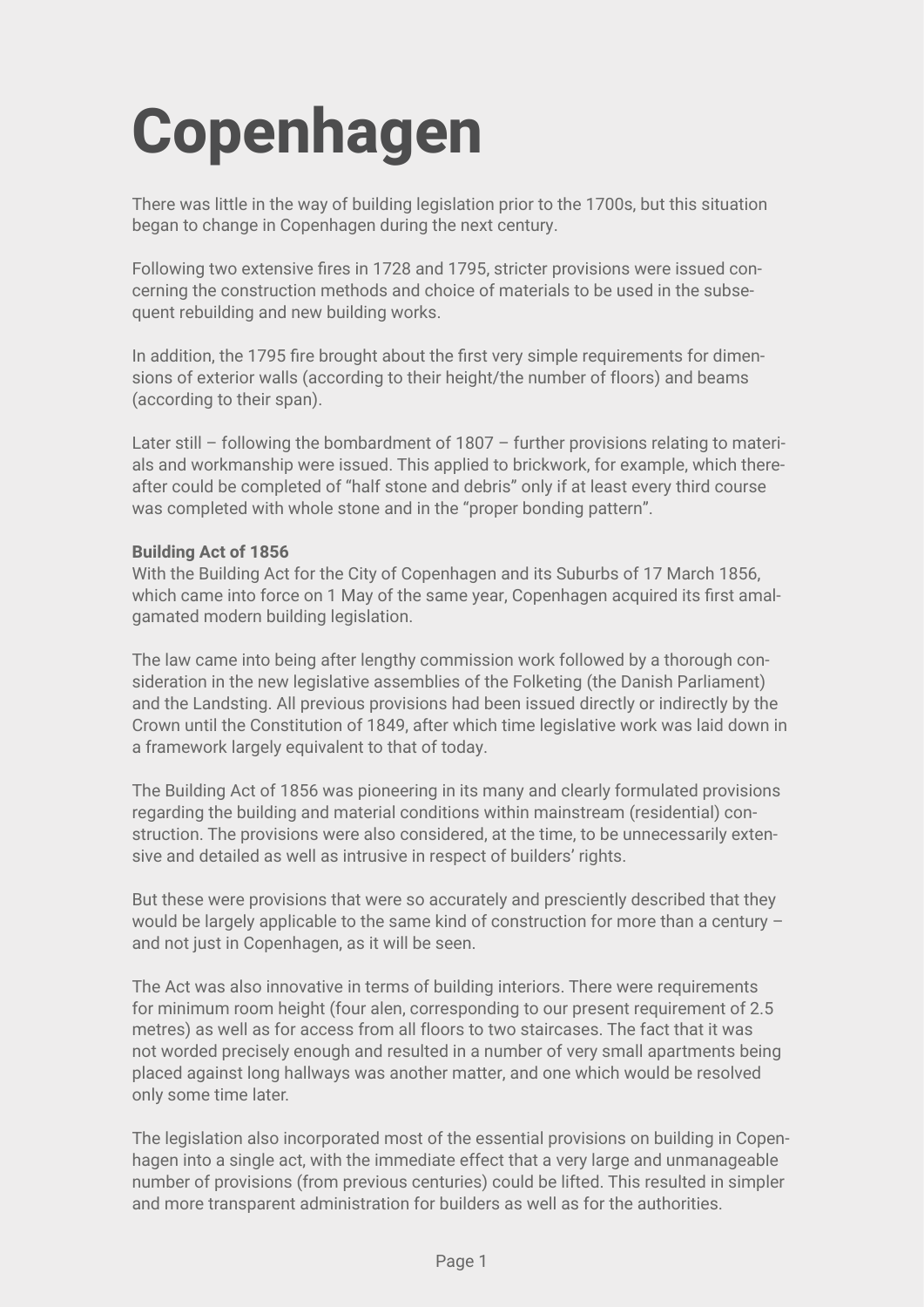The technical provisions of the Act used as their starting point (based on experience from the great fire) brick-built construction with "hard" roofs, i.e. all exterior walls to be constructed of masonry, interior walls constructed of either masonry or timber or as double board partitions, storey partitions and roof frames to be constructed of wooden structures and the roof to be covered with brick, slate or metal.

## **Exterior walls**

The provisions relating to exterior walls were determined by whether they had a load-bearing or non-load-bearing function (of joist/roof frames), as well as their role as either normal walls or fire walls.

Depending on the height and number of storeys, requirements were set for the dimension of brickwork with respect to a minimum pillar cross-section and a maximum overall size horizontally measured by window/door openings. To this were added minimum requirements for the thickness of window breasts and blinding wall brickwork.

Just as importantly, it was established that masonry was to be understood as bricks of burnt clay with specific dimensions that were built up using lime mortar.

## **Interior walls**

Provisions relating to interior walls were similar, though indirectly classed according to their function as load-bearing or non-load-bearing. Main partitions and other walls which extended over several floors were to be of brickwork in the basement and of brick or brick-lined timberwork on other floors, while walls "which did not have support from below" could be constructed as plastered plank or double board partitions.

#### **Storey partitions**

Traditionally, provisions for storey partitions were related solely to joist frameworks of timber. Requirements were set for the dimensions of the (square) beam section. Minimum size, the effective span and the average distance between the beams were all determining factors.

There were also rules for the use of beams with non-square cross-sections and for the anchoring of beams to external walls. As (some) protection against the spread of fire from floor to floor, there was a requirement for pugging between beams to be made of wood sheathing covered with clay, and, at the same time, there was a ban on constructing ceilings of canvas or paper alone stretched under or between the beams.

# **Roofs**

Provisions relating to roofs were similarly linked to the traditional methods of constructing roof frames from wooden structures and were based on "span roofs" (saddle or pitched) as well as on a wealth of designs and designations according to their construction and connection to the tie beams.

In addition, the requirements for roof timbers were formulated in an entirely similar manner to those for the joist timbers.

However, unlike the joist timbers, where the effective span of the timber was unequivocally determined by the distance between the load-bearing walls, the corresponding distances in the roof frame were calculated partly by the horizontally measured span of the rafters and partly by the distance between the joints of constituent parts. By way of example, the joining of the rafter, collar beam and reciprocal rafter was counted as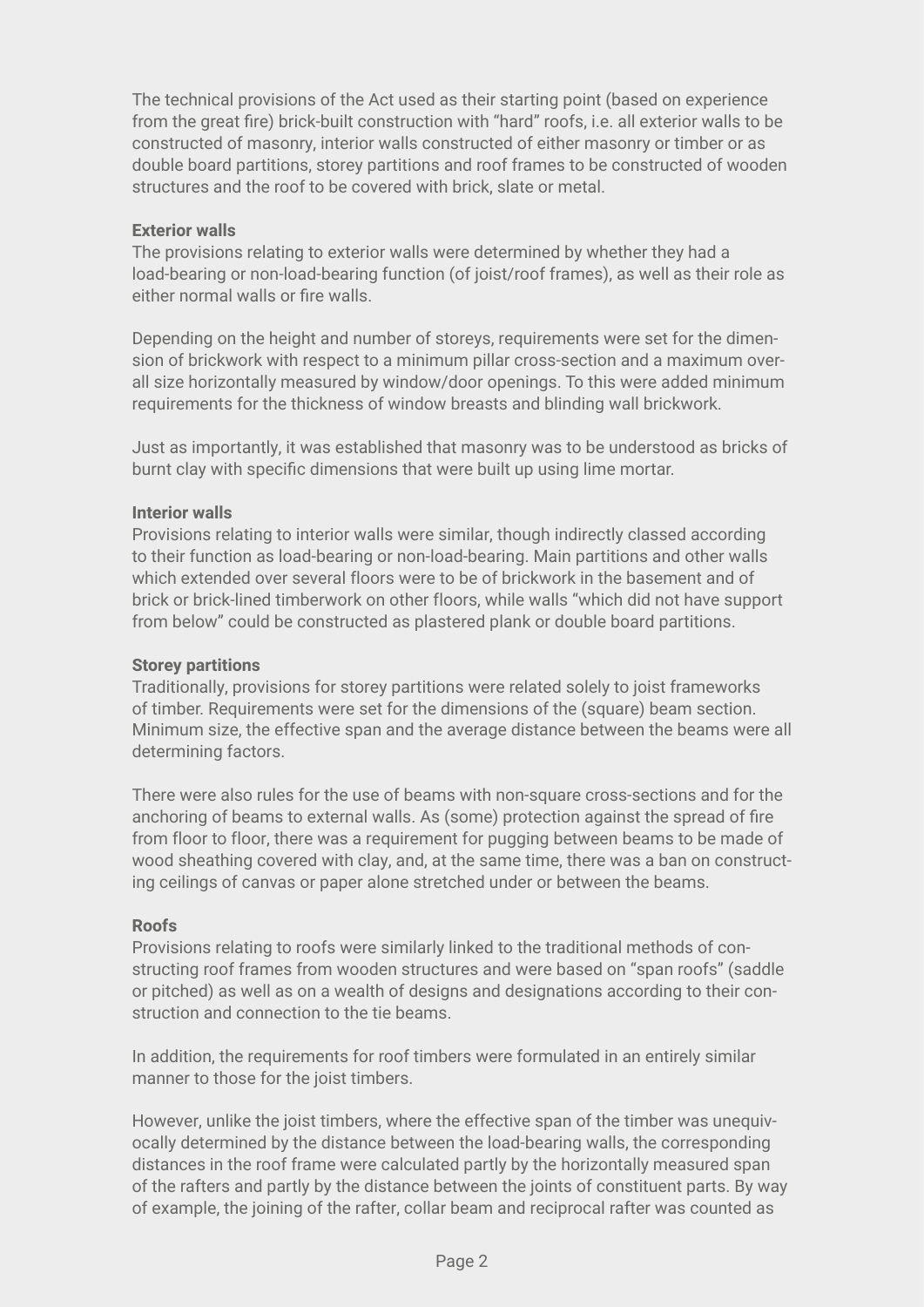a support. When the usual underpinning of the collar beam was present, this method resulted in such small spans that the roof frame could principally be constructed with the minimum required dimensions.

In determining the maximum building height  $-$  taken to the upper part of the roof frame – it was decided that the maximum permissible roof inclination should be 45 degrees, and, for single-pitch roofs, an additional requirement was set for the maximum height of the ridge.

As something new, a regulation was introduced giving permission to increase the building height alongside a simultaneous lowering of the roof ridge by a ratio of 1:2. In extreme cases, this resulted in an almost horizontal roof finished at the sides with a 45-degree inclined roof pane, with the flat section being covered with zinc.

## **Foundations**

Provisions for foundations were extremely sparse in relation to the requirements described above: "Every new building must be constructed on a foundation which is justifiable in relation to the building's size and determination and to the nature of the building itself and the ground itself."

With the addition of a few numerical quantities independent of the associated conditions relating to materials and workmanship, the provision would, in fact, be fully in line with later legislative principles of function-related requirements.

The rationale behind this paragraph's formulation was quite simply down to the wide variation in foundation conditions across the city. But it was also in every builder's personal interests to use the best foundations possible, precisely because this building element was of such importance to the entire investment.

#### **Building Act of 1871**

Copenhagen was given its next building act on 21 November 1871, and with its simple title, Building Act for the City of Copenhagen, the reason for its adoption was clear: one set of rules would apply to the whole of the city, albeit with a few exceptions concerning the density of development.

Little was changed in respect of the provisions that were of a technical nature. The requirements for the dimensions of exterior walls without openings – the gable and back walls at the property boundary – were relaxed slightly.

Storey partitions would thereafter need to be "plastered or clad with some non-flammable material" when they divided rooms with fireplaces/stoves and have a certain minimum room height. The minimum room height was greater than the minimum required. In practice, this meant that all ceilings in standard Copenhagen multi-storey housing were to be constructed of a layer of boards mounted on the underside of the joists and finished with plaster.

The requirements in the provisions for dimensioning the roof frame timbers were relaxed slightly by indicating a larger starting span.

There was permission to raise the street-facing facade above the normally applicable maximum building height. When combined with the previously mentioned rule about increasing the building height and simultaneously lowering the roof ridge, this led to the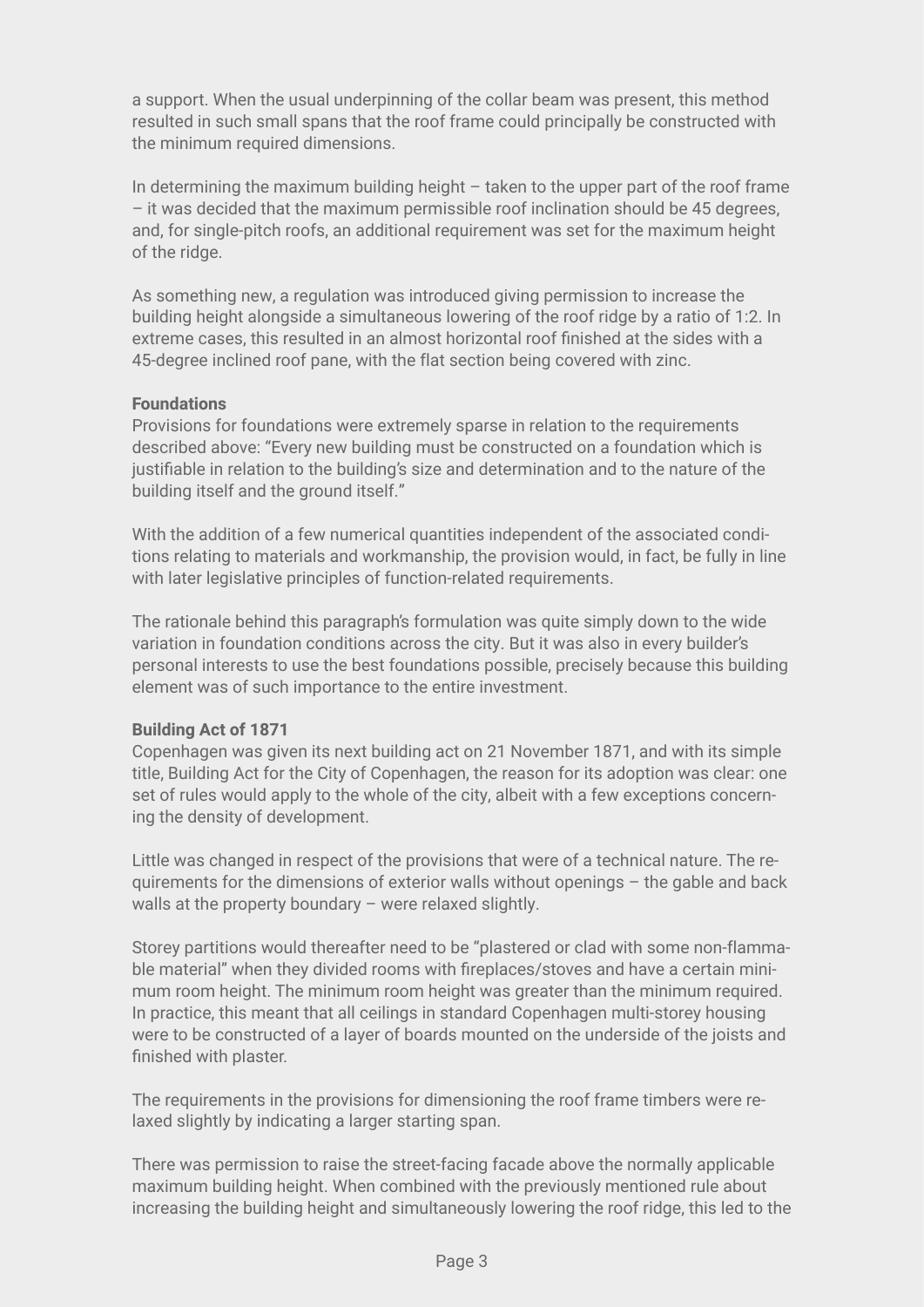widespread adoption of the so-called "Copenhagen roof".

The provisions on foundations removed the reference to "the ground", as this was superfluous. A new provision was introduced to apply a damp-proof layer to the foundations/walls "where they protrude freely over the ground".

For both the 1856 and 1871 Acts, their administration often demanded a stricter stance in respect of the contents of individual paragraphs. This led to a not insubstantial exchange of letters between the local housing committee, city clerk of works and building inspectors – and also with the Ministry of Justice when the final decision demanded it.

Such exchanges of letters are not immediately accessible in an assembled form, but should (still) be available in the archives of either the city clerk of works or in the city archives.

## **The 1875 Addendum**

Even during the consideration of the 1871 Act there had been strong criticism of the density of previous development and that which would follow the revision.

It led to yet another revision of the law: with the Act of 21 November 1875, three paragraphs concerning the requirements for open space and building height and distance were amended.

In particular, provisions on open space in front of windows would play a crucial role in subsequent construction work.

Such distances were measured perpendicular to the facade section in which windows were placed, and with the requirements otherwise applicable to the building's open space, this resulted in a wealth of ingenuity in terms of the indentations and turnings applied to facade sections facing the courtyard area. This led in many instances to civil engineering solutions of a more individual nature than before.

#### **Building Act of 1889**

During the parliamentary consideration of the 1875 addendum to the Act, it had become clear that the revision (in itself, barely a few years old) could easily have been more extensive. The 1871 opportunity should have been used to carry out a much more thorough inspection of the 1856 Act  $-$  a view which was formulated against the backdrop of the huge amount of construction that had taken place in the period up to the middle of the 1870s.

In 1880, following its approval by the city council and finalisation in the Landsting, the proposal for the new building act reached the Danish Parliament. And here it remained for almost a decade due to the political conditions under Estrup's "provisional government".

Consideration of the bill was resumed only in 1888, and in the spring of the following year, the Building Act of 12 April 1889 for the City of Copenhagen was finally passed, entering into force on 30 June of the same year.

Fundamentally, the Building Act of 1889 was a continuation of the two previous acts. Even so, a number of new provisions had been added and many of the provisions that had been carried forward were tightened.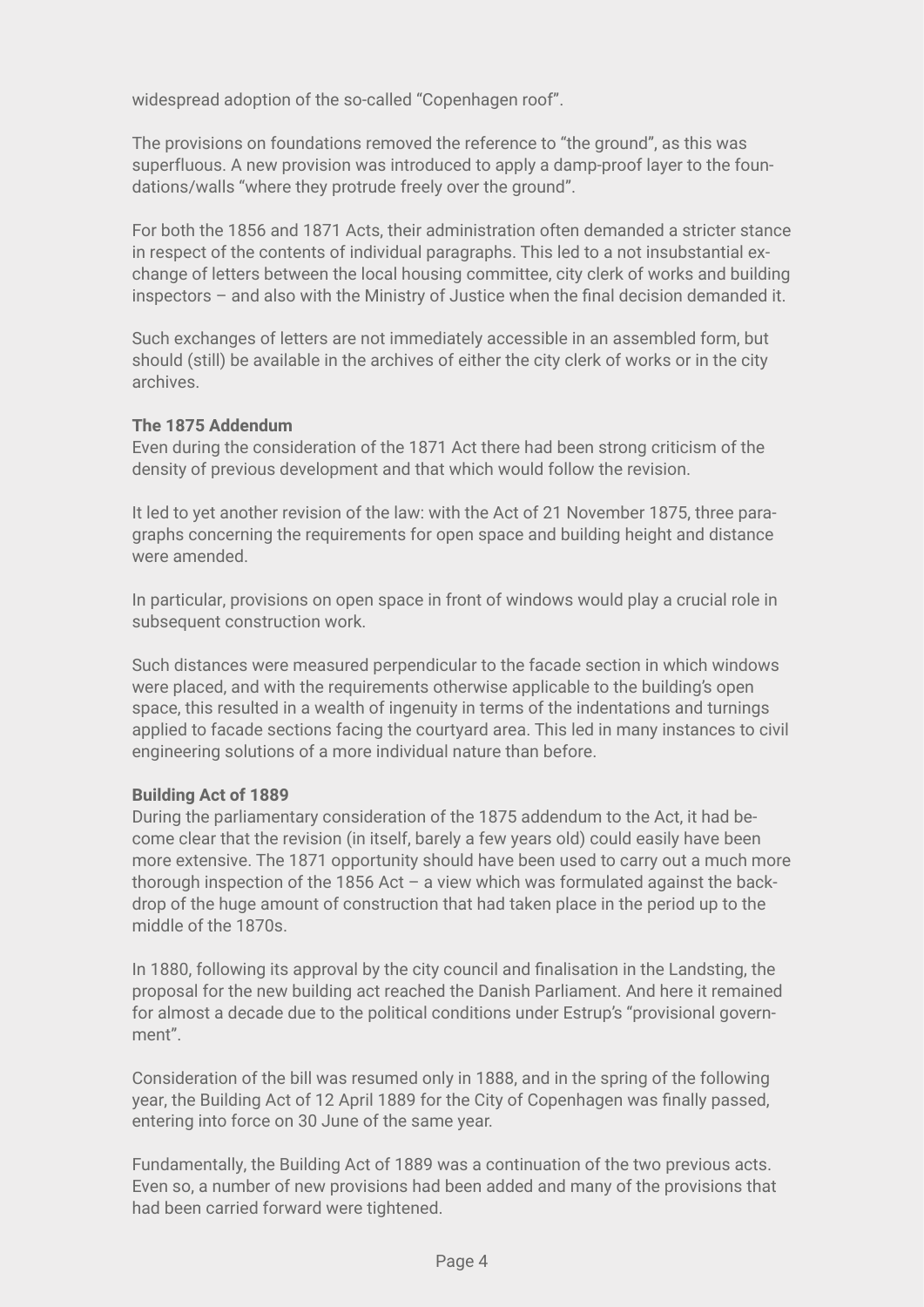The most important new aspects relating to the interior design of buildings were the requirement of access to daylight in the living areas and determination of their (minimum) size, as well as a requirement for unobstructed access from each residential apartment to two staircases.

In terms of building technology, the Act was generally seen as a tightening of the existing provisions.

### **Exterior walls**

New was the requirement for full-thickness facade walls in the basement, where thinner window breast masonry had previously been accepted in the absence of provisions thereon. Provisions were introduced on the maximum width of window and door openings.

## **Interior walls**

As far as the interior walls were concerned, there were significant changes. Main partitions and walls around staircases should now be constructed of brick of specified dimensions. The dimensioning of other brick-built interior walls was subject to rather detailed provisions, based on their width and height.

#### **Storey partitions**

Storey partitions still had to be constructed of timber beams. Where effective spans were increased, requirements for the size of beam sections were tightened, and there were provisions on the maximum size of the rough edge of beam timbers.

There were requirements for the minimum dimension of floor and pugging boards, and a requirement for pugging boards to be fitted tightly together.

Above and below damp rooms or rooms that might be particularly prone to the risk of fire, there was a requirement for the use of kappedæk.

# **Roofs**

The requirements for joist and roof frame timbers were tightened. As a new requirement, wood sheathing was to be inserted between the rafters where the attic was designed as a living space.

#### **Foundations**

The requirement for the installation of a damp-proof layer between the foundations and (basement) exterior wall was extended to apply to all walls in the basement or lower floor. In the basement walls, a damp-proof layer was also required to be installed at the intersection with the ground as well as vertical damp-proofing between these two horizontal layers.

#### **Building Act and Statute of 1939**

In 1898, work began on the drafting of a new act. It was completed in 1908 and revised in 1915. It never went beyond an initial reading by a committee of the Landsting, in part due to the First World War and then the Great Depression of the 1930s.

Whereas in the 1880s people had been limited to (cold) water in the kitchen, a drain (external) from the kitchen sink and perhaps gas for the purposes of cooking, the range of utilities available in residential buildings quickly increased thereafter. Most of the new buildings of the 1930s had the same range of utilities that we have today.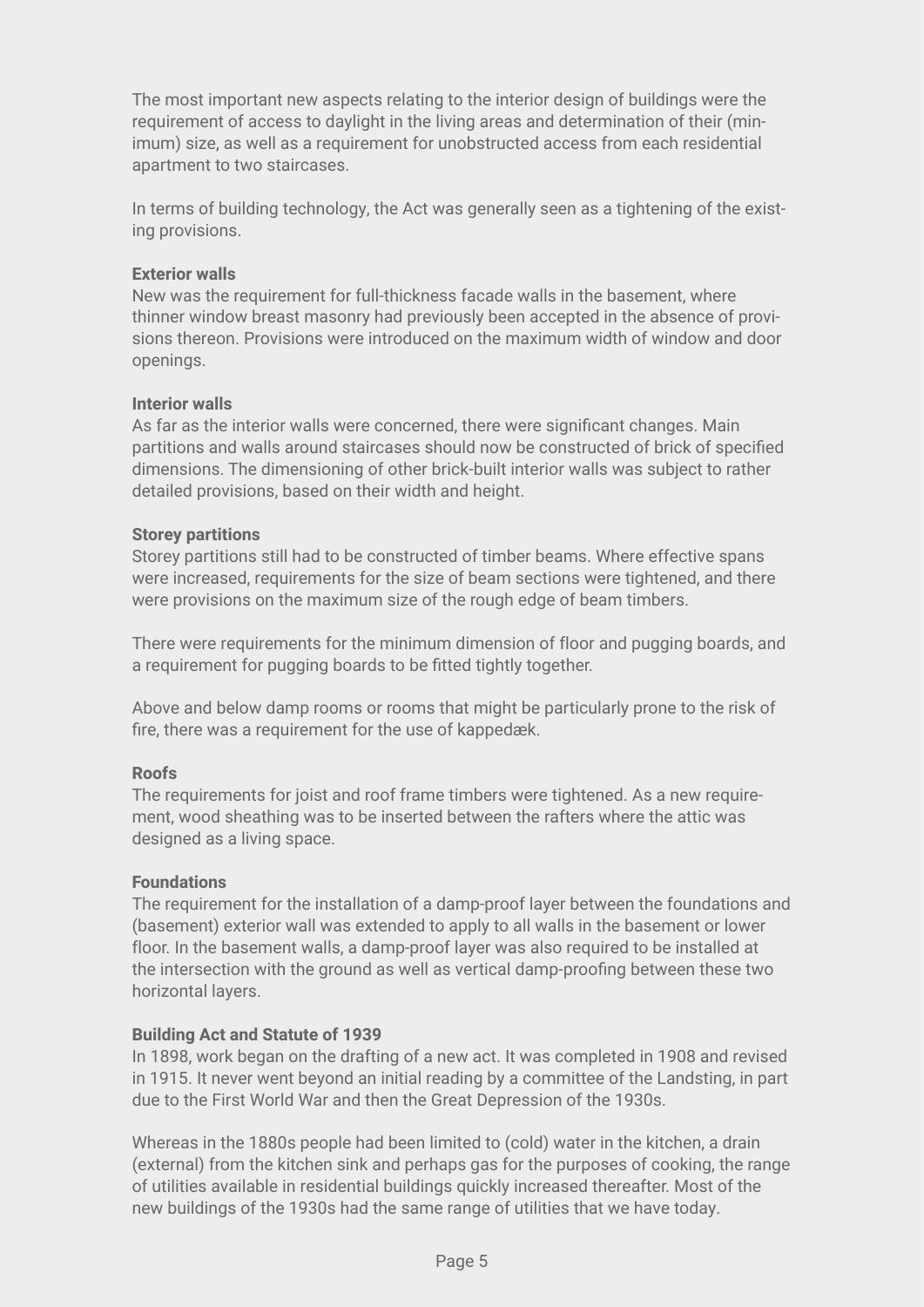The use of iron and concrete structures had become widespread. A number of new products had been introduced and the manufacture of building materials had become largely mechanised, and the same conditions as in other industries were slowly starting to be adopted.

The transportation of materials was no longer limited to movement by ship and horsedrawn vehicle. The country's rail network reached its greatest extent around 1930 and lorries had taken over transport by land – in cities at least.

Advancements in the technical sciences and an increased knowledge of the design and operation of structures and materials began to leave their mark on traditionally determined usage and workmanship.

Social development starting in the 1880s and spanning the next fifty years had also helped to increase the demand for standards in housing and its immediate surroundings. Although this development had not led to significant changes in the general design of apartments, it had on the other hand significantly influenced the design of residential areas and building forms.

The Act of 1889 was not explicitly designed to manage this situation, and over time this had led to a multitude of decisions (local as well as ministerial and judicial) on applications for exemptions from and alternative interpretations of the Act. Over 400 supplementary or clarifying provisions were drawn up by the city clerk of works alone, and these were compiled in a so-called "grey book". But this was intended for internal use only and was not directly available to the public.

The foreword to the Handbook of Building Legislation for Copenhagen and Frederiksberg – with a Supplement Containing the Building Act for Market Towns (E. Sivertsen, 1928) states as follows:

"The purpose of this book has been to submit to the public, in a complete and workable form, a presentation of the Copenhagen and Frederiksberg building legislation, as contained not only in the acts themselves but also in their many provisions...: and whatever has been clarified by the annually growing body of administrative and judicial decisions, is simultaneously lost in its organisation."

In the meantime, the principal parties of the building trade continued to be those who represented the traditional materials of stone and timber and who still practised according to traditional working methods.

The emergence of the utilities had merely led to more, though not particularly well-defined, professions. A few of the more commonly used new materials and structures were incorporated into the existing trades, and work on the building site was largely organised as before. This was taken into account during the drafting of the new act. The really new aspects were of limited importance from a purely technical point of view. The brick-built and otherwise traditionally constructed house was still taken as the starting point.

As something new, the more technical provisions were set out in a building statute, which by its nature could be changed relatively quickly as needed without the involvement of parliament. In order to expedite future desirable changes of a technical nature, a third section was introduced: Regulations. These merely required approval from a magistrate.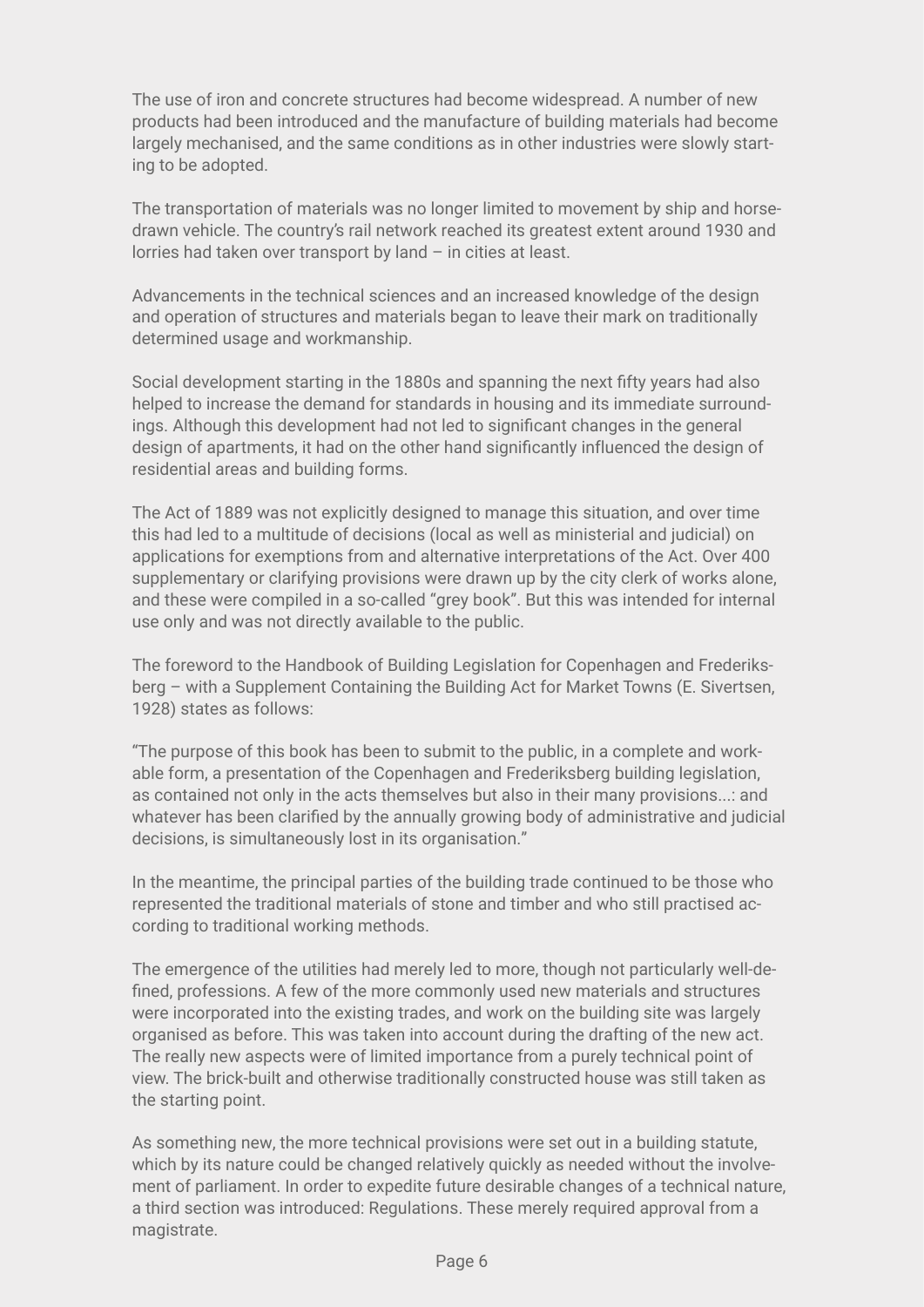Of the 21 regulations set out in the building act, they included six strictly technical conditions relating to the execution of masonry, concrete stairs with enclosed/built-in steps, reinforced concrete structures, the insulation and rust-proofing of iron structures, foundations and bathrooms.

Five of the regulations concerned installations such as drains, ventilation, central heating, gas stoves and technical installations in general.

As before, the provisions of the 1939 act also required elaboration. Whereas previously this had simply been a matter of an internal letter exchange, once the Act had entered into force, the Directorate for the City Clerk of Works started a continuous flow of information by releasing regular "Communications from the Copenhagen Building Authority" (Meddelelser fra Københavns Bygningsvæsen: abbreviated to MKB).

These communications addressed actual problems and precautions taken in connection with both new building works and the maintenance and renovation of existing buildings.

More basic and/or general problems of a technical nature were also relayed in this manner. In fact, in accordance with the regulations, this was a fourth part of the building provisions for Copenhagen.

The Copenhagen Building Act and Statute of 1939 were in force right up to 1977. The technical provisions in the statute were mostly based on the provisions of the previous act, but in a few cases had been either relaxed or tightened.

Above all, the scope of the provisions was expanded, and in terms of content they were far more detailed than had previously been the case. The following descriptions of the changes are therefore more summarised in nature than the earlier ones.

#### **Exterior walls**

The requirements for exterior wall construction were (indirectly) classed according to two categories: buildings with up to two floors and buildings with three to six floors. There were relaxations in both categories.

For the latter, the dimension requirements for (load-bearing) facade walls were relaxed in return for a simultaneous prohibition on continuous brick walls of equal thickness in both floors. (These relaxations had already been partially implemented at national level at the start of the 1920s, cf. later.)

The closing over of window and door cavities with wooden planks was prohibited. Load-bearing walls without openings (rear walls) and non-load-bearing walls (gables) were allowed to be constructed as hollow walls with stone ties in the upper floors. Exterior walls against stairways could thereafter be constructed with the same dimensions on all floors without making a special application.

Finally, there was also a requirement for the thermal insulation capacity of exterior walls: 1½-brick solid walls or walls with similar properties were stipulated as a minimum.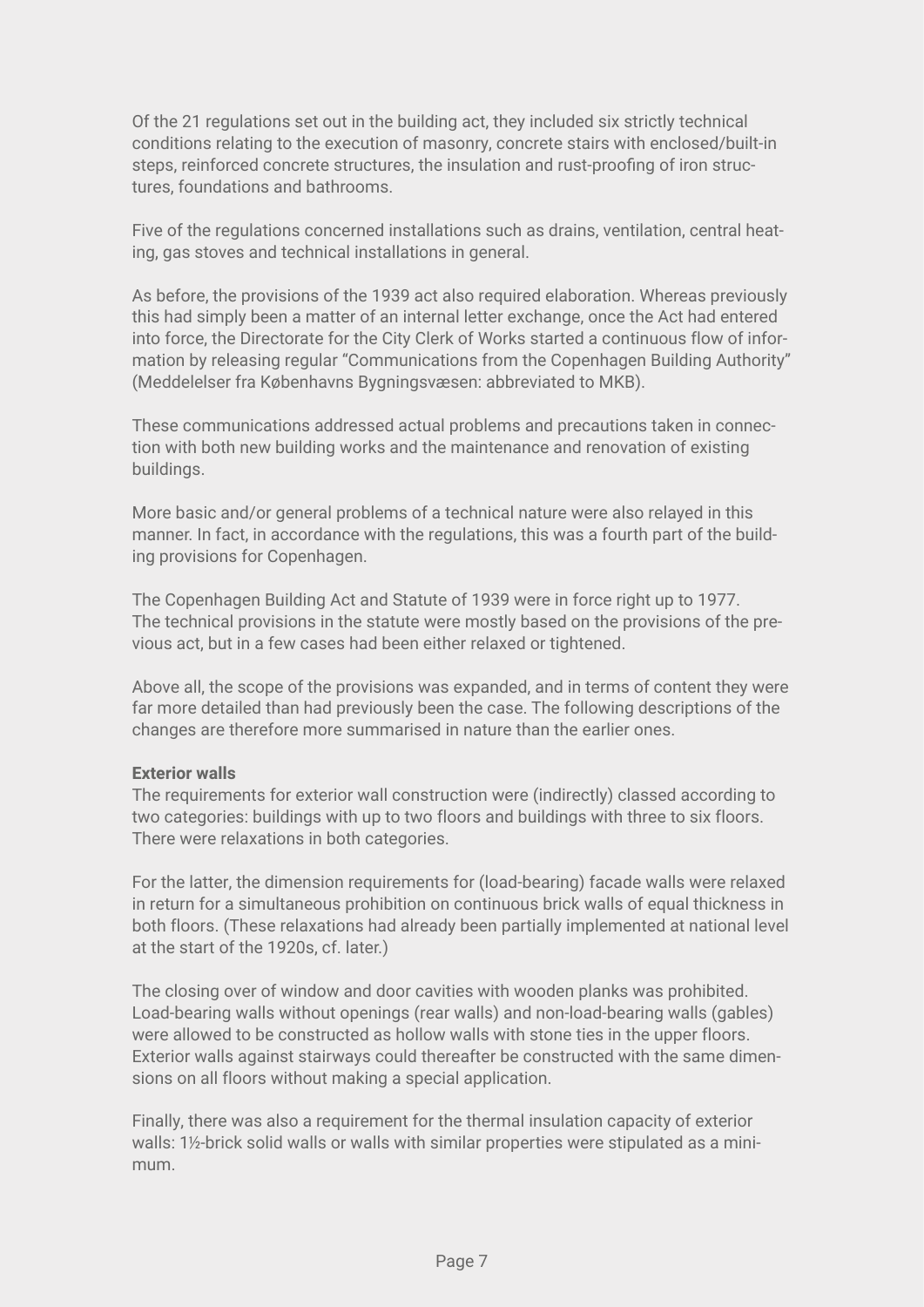## **Interior walls**

For load-bearing internal walls (main partitions) the requirements relating to their dimension and height were relaxed and tightened respectively, and there were provisions for the maximum total extent of (door) openings in the same.

There was a requirement for the minimum dimension of walls on stairways constructed of enclosed concrete steps. (The possibility of a single-staircase system where this was fireproof had already been introduced at a national level – cf. later.)

The use of lightweight non-load-bearing internal walls constructed of boarding materials was permitted under more detailed provisions relating to their construction and maximum extent.

A new requirement was introduced whereby, if the building's size exceeded a limit determined either by the length of the facade or the area of the individual floors, the building sections were to be separated by firewalls. Furthermore, requirements were set for the demarcation of apartment walls for soundproofing purposes.

In addition to a maximum floor height and number of floors, and as a prerequisite for the stated requirements for load-bearing masonry walls, a maximum beam span and a minimum distance between transverse and supported walls were specified.

It was clearly stated that the specified minimum dimensions were not to be reduced by way of recesses or carvings. Otherwise, it was demanded that "the strength must be duly demonstrated in every single case".

With regard to masonry in general, there was an immediate opportunity for using smaller dimensions in some places by applying lime-cement mortar instead of lime mortar, and the emerging use of basement walls cast in concrete as an alternative to masonry led to requirements for the strength of said concrete.

#### **Storey partitions**

Previously stated provisions on storey partitions constructed of wooden joists were expanded further, without being tightened in relation to the general good practices that had been developed over the years.

The first simple provisions were given on the use of iron in joist frameworks. In addition to references being made to the provisions for wooden beams, there were requirements for the approval of construction details and of calculations for the load-bearing capacity of the beams.

The same applied for bays and balconies whose construction involved the use of iron and did not deviate from otherwise normal practice.

On the use of reinforced concrete, reference was made to the provisions in the regulations, etc. This also applied to similar constructions when, in terms of structural and fire safety and thermal and sound insulation, they could be considered adequate (understood as at least equivalent to the properties of the wooden joists).

A requirement was made that storey partitions against the outside (e.g. over doors) or over rooms where hot temperatures developed (e.g. over boiler rooms) should be heat-insulated "in the proper manner", though without giving further clarification.